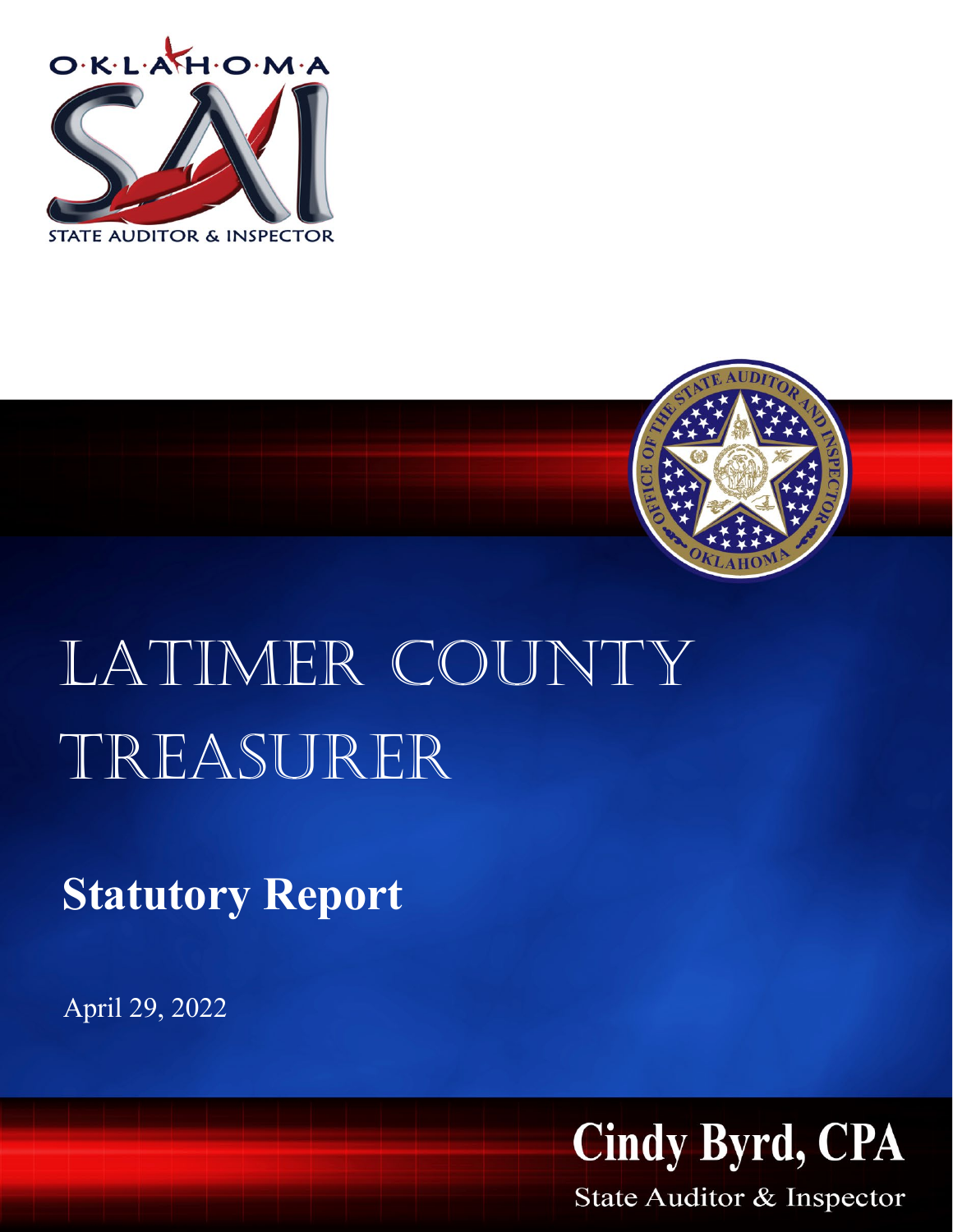**DELANA MOON, COUNTY TREASURER LATIMER COUNTY, OKLAHOMA TREASURER STATUTORY REPORT APRIL 29, 2022**

This publication, issued by the Oklahoma State Auditor and Inspector's Office as authorized by 74 O.S. § 212, has not been printed, but is available on the agency's website [\(www.sai.ok.gov\)](http://www.sai.ok.gov/) and in the Oklahoma Department of Libraries Publications Clearinghouse Digital Prairie Collection [\(http://digitalprairie.ok.gov/cdm/search/collection/audits/\)](http://digitalprairie.ok.gov/cdm/search/collection/audits/) pursuant to 65 O.S. § 3-114.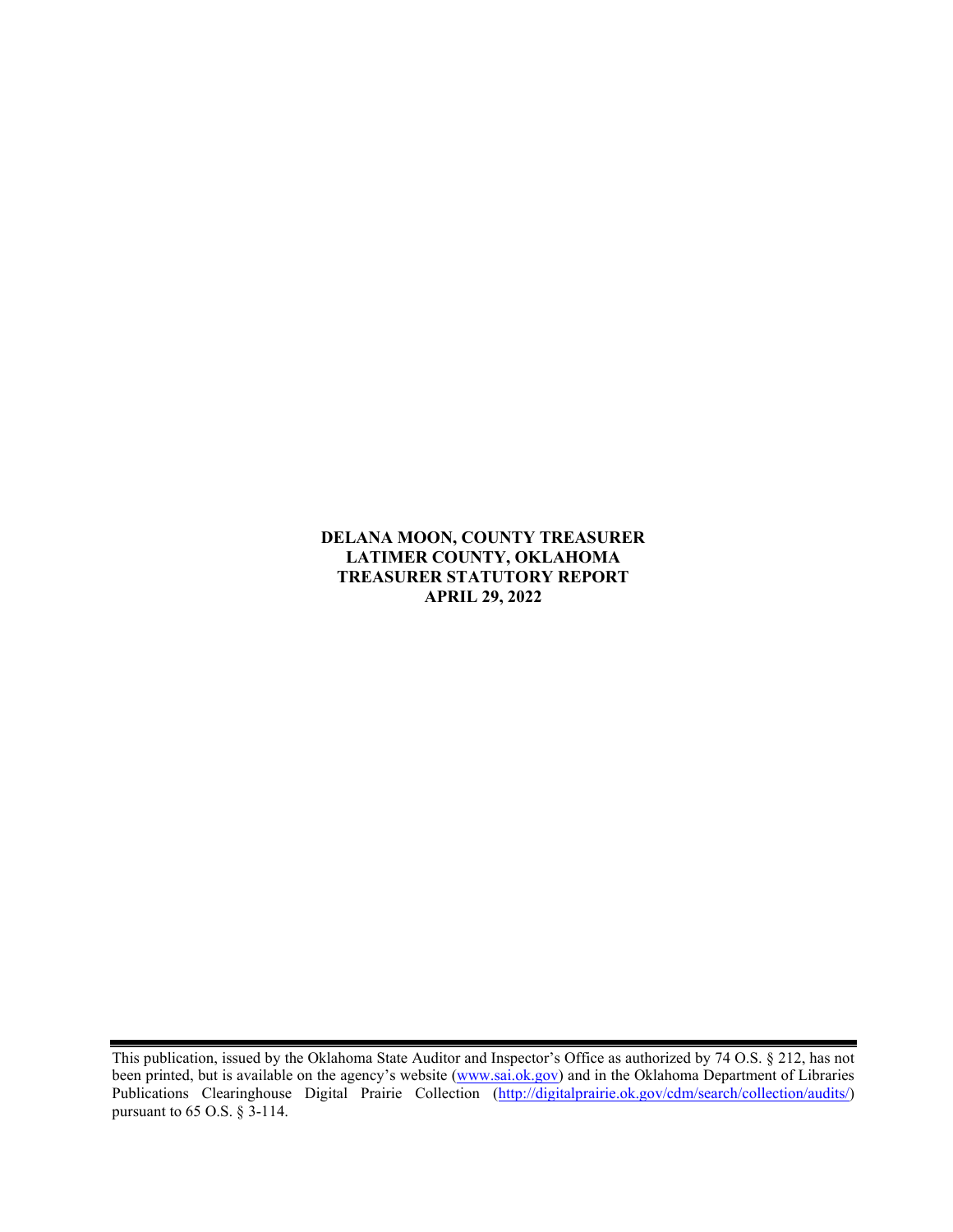

## Cindy Byrd, CPA | State Auditor & Inspector

2300 N. Lincoln Blvd., Room 123, Oklahoma City, OK 73105 | 405.521.3495 | www.sai.ok.gov

June 23, 2022

BOARD OF COUNTY COMMISSIONERS LATIMER COUNTY COURTHOUSE WILBURTON, OKLAHOMA 74578

Transmitted herewith is the Latimer County Treasurer Statutory Report for April 29, 2022. The engagement was conducted in accordance with 74 O.S. § 212.

The goal of the State Auditor and Inspector is to promote accountability and fiscal integrity in state and local government. Maintaining our independence as we provide this service to the taxpayers of Oklahoma is of utmost importance.

We wish to take this opportunity to express our appreciation for the assistance and cooperation extended to our office during our engagement.

Sincerely,

tig Bypcol

CINDY BYRD, CPA OKLAHOMA STATE AUDITOR & INSPECTOR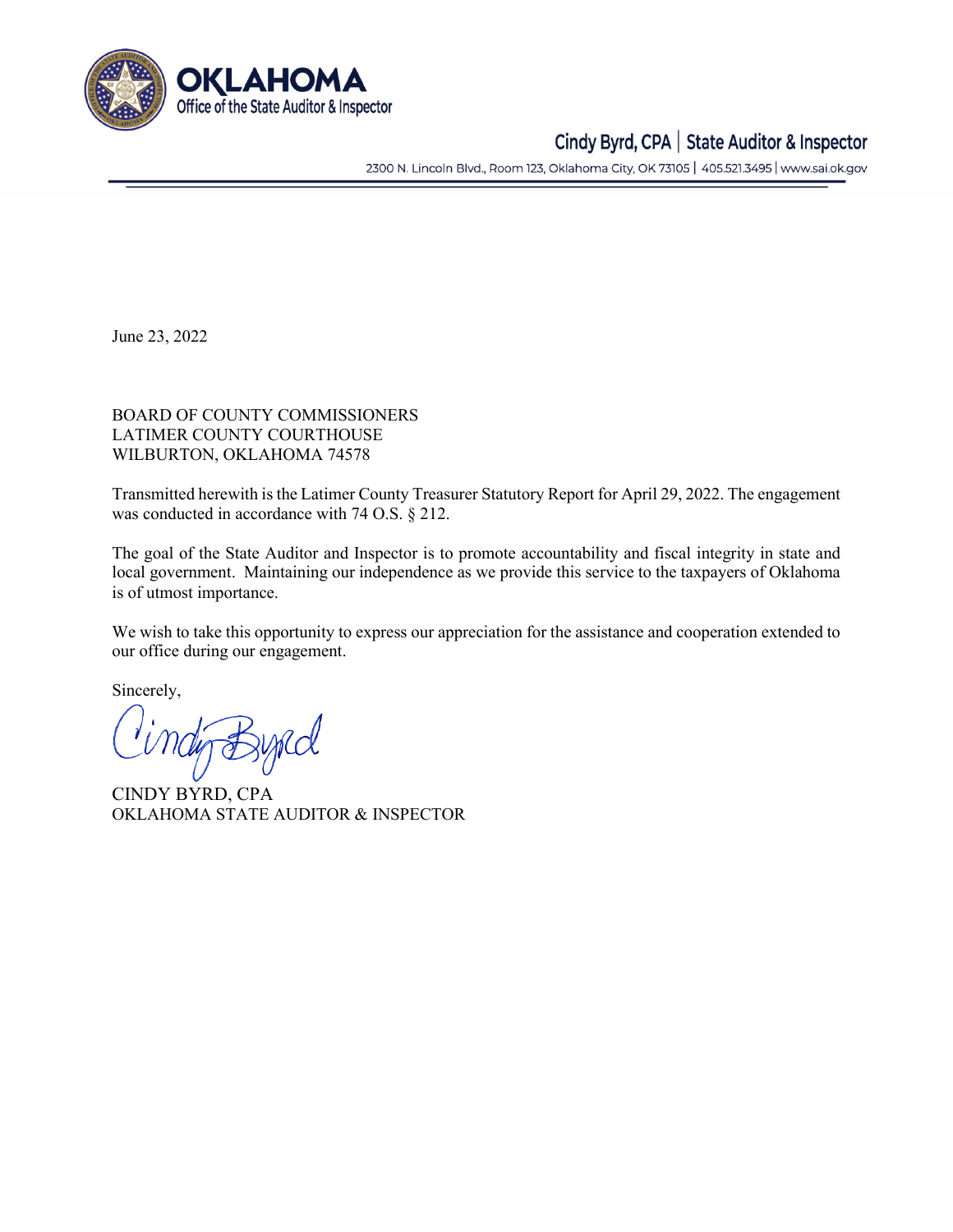

## Cindy Byrd, CPA | State Auditor & Inspector

2300 N. Lincoln Blvd., Room 123, Oklahoma City, OK 73105 | 405.521.3495 | www.sai.ok.gov

DeLana Moon, Latimer County Treasurer Latimer County Courthouse Wilburton, Oklahoma 74578

Dear Ms. Moon:

For the purpose of complying with 74 O.S. § 212, we have performed the following procedures:

- Determine whether bank reconciliations are properly performed, visually verify the certificates of deposit, and confirm the investments.
- Determine whether subsidiary records are reconciled to the general ledger.
- Determine whether deposits and invested funds are secured by pledged collateral.

All information included in the bank reconciliations, the investment ledger, the subsidiary ledgers, and the general ledger is the representation of the County Treasurer.

Our county treasurer statutory engagement was limited to the procedures performed above and was less in scope than an audit performed in accordance with generally accepted auditing standards. Accordingly, we do not express an opinion on any basic financial statement of Latimer County.

Based on our procedures performed, there were no exceptions noted.

This report is intended for the information and use of the management of the County. This restriction is not intended to limit the distribution of this report, which is a matter of public record.

CINDY BYRD, CPA OKLAHOMA STATE AUDITOR & INSPECTOR

May 31, 2022